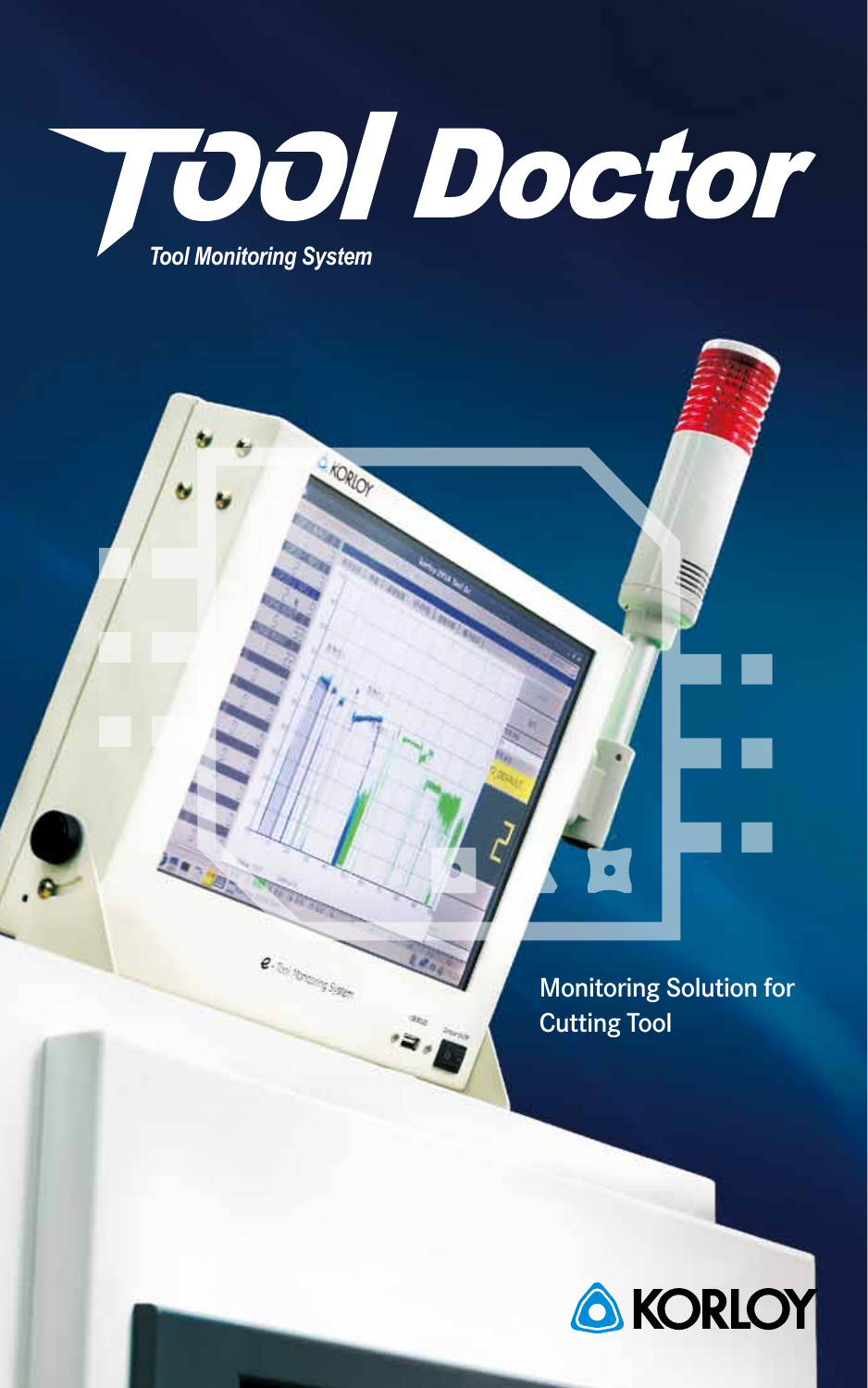**A KORIOT** 

## Tool Doctor?

#### $\lambda$

Ť∆

≣≣

Tool Doctor is a tool monitoring system that detects cutting load such as voltage and currents in real time. It also controls the load at the desired time based on scientific graphs, preventing defective products in mass production for the clients.

#### Highly recommended for..

Manufacturing sites with poor product quality due to wear and breakage of tools during a mass<br>production process. **Point** » Manufacturing sites with poor product quality due to process **2** mission and rework during a mass production process. Point >> Manufacturing sites to manage the quality of customers' **3**<br>
facilities through mechanical<br>
inspection such as vibrations,<br>
noise, and torque at spindles **Point** »

### Korloy Tool monitoring system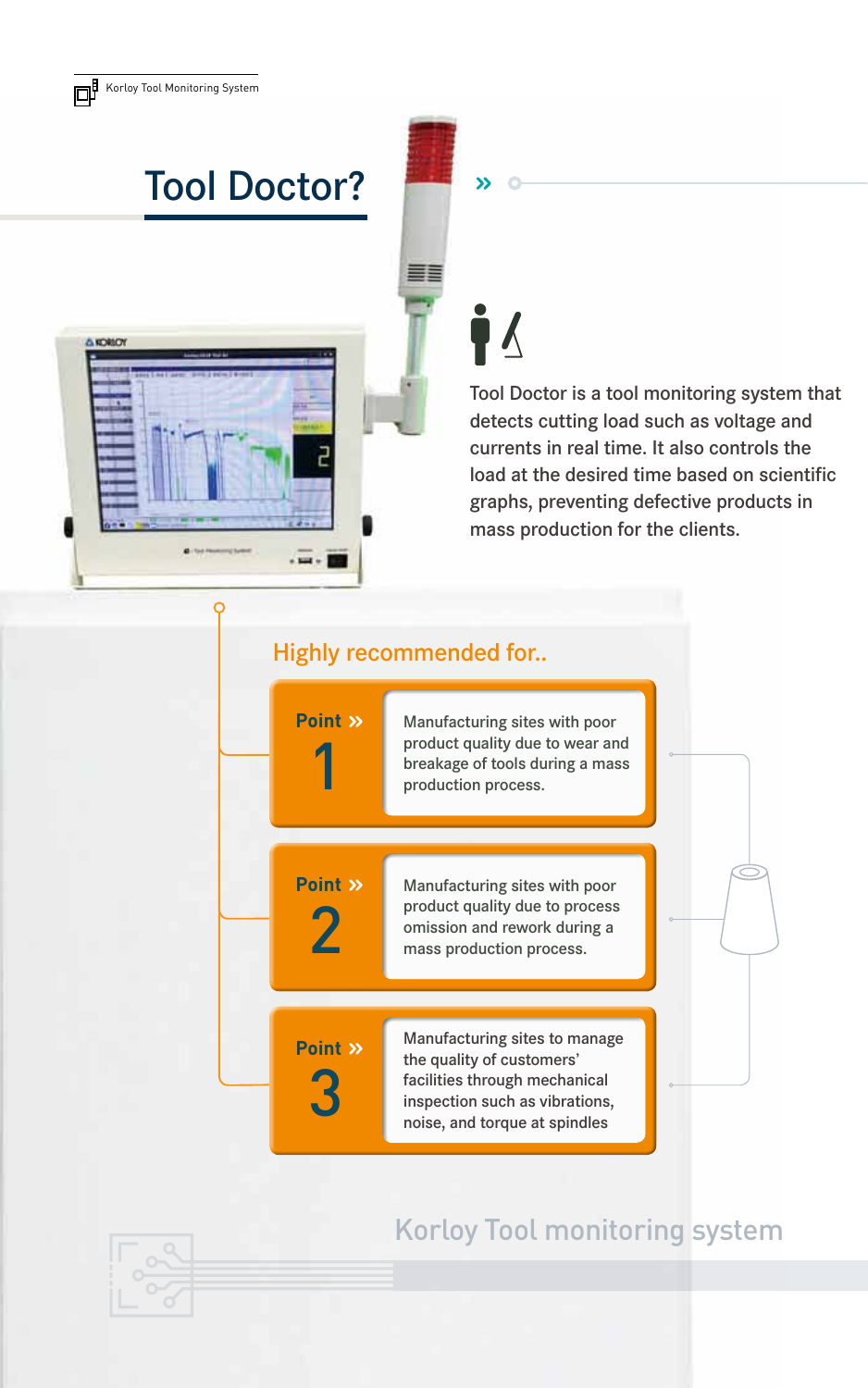

**Installed within the equ**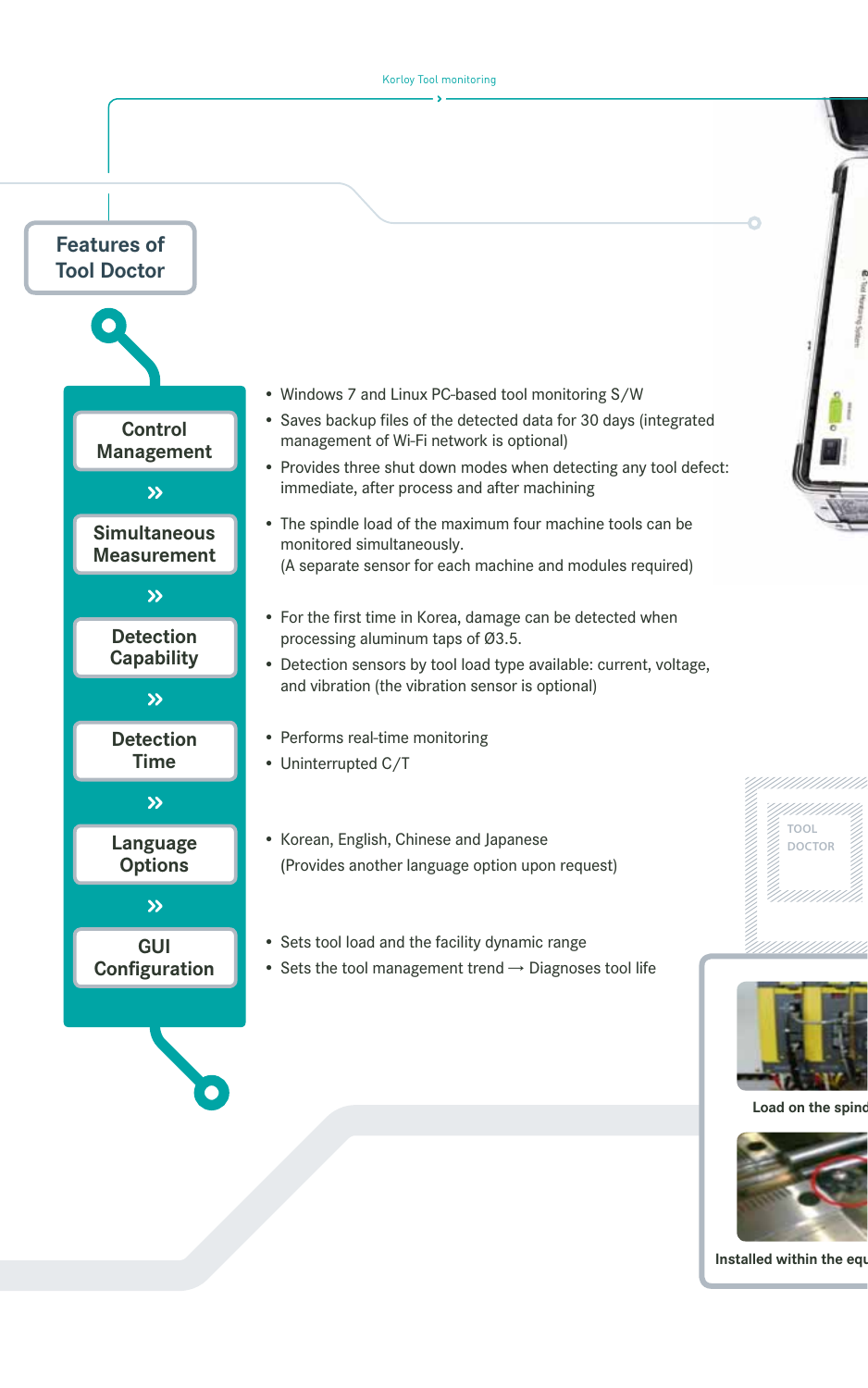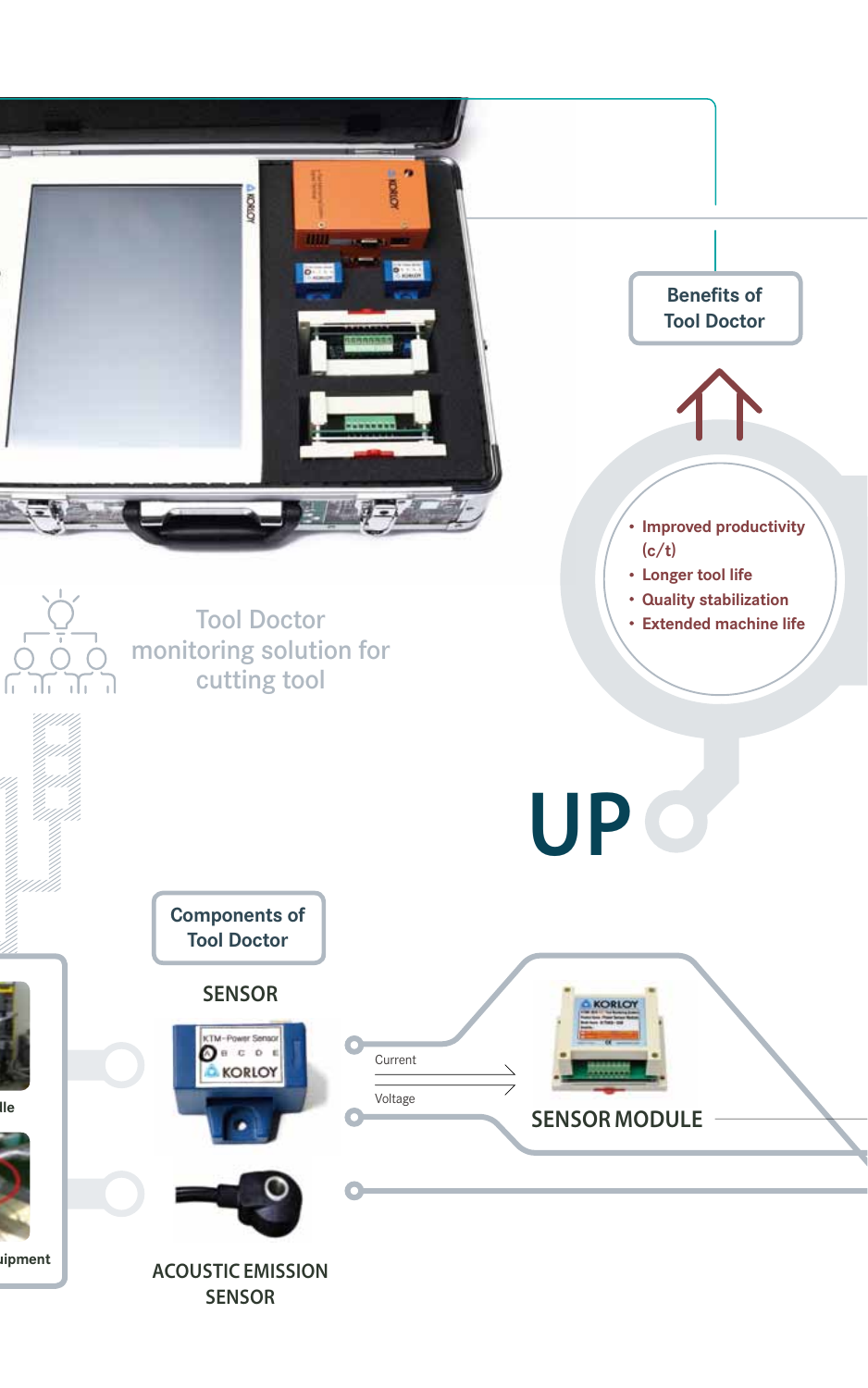Korloy Tool Monitoring System

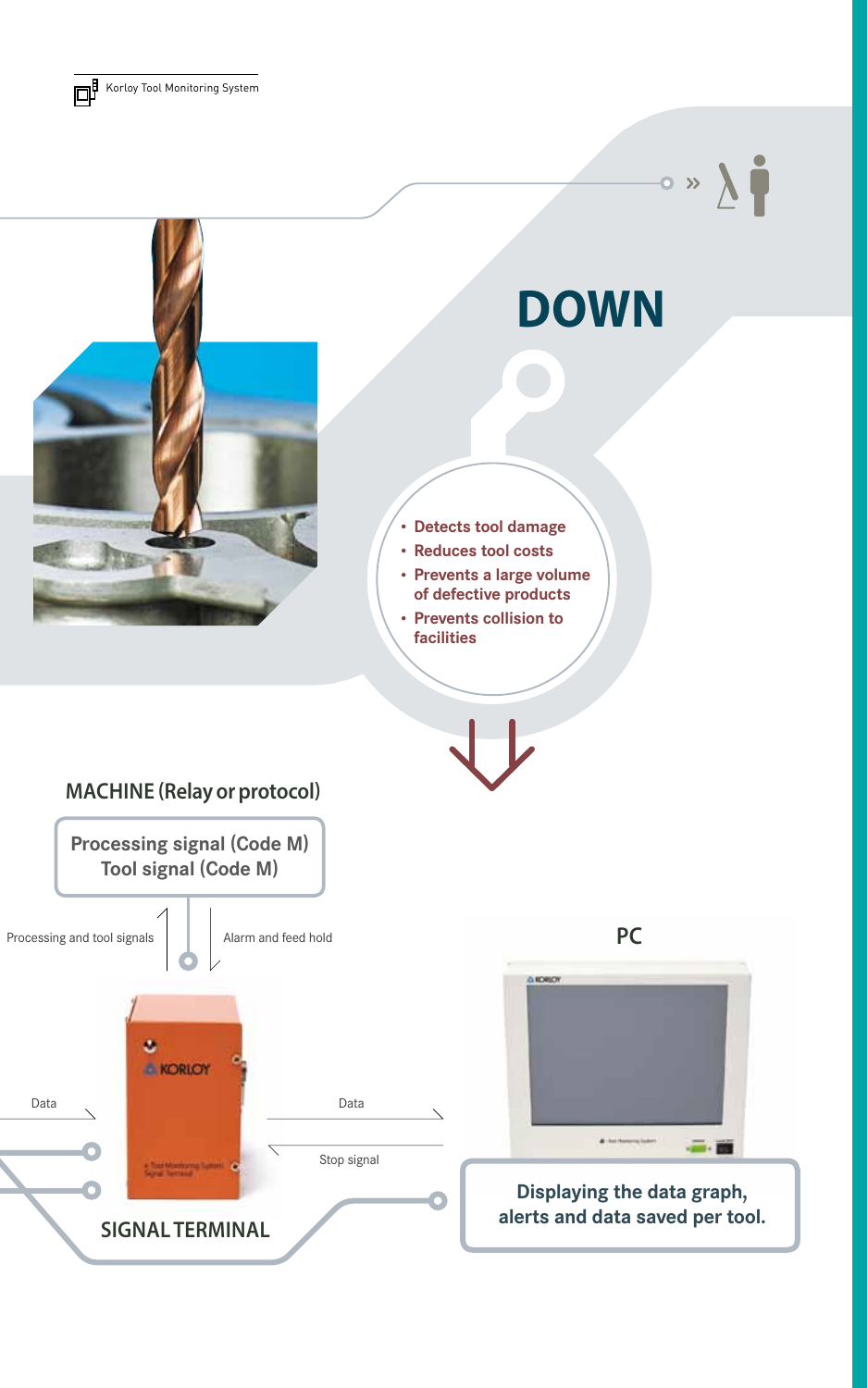#### **Application examples of Tool Doctor**





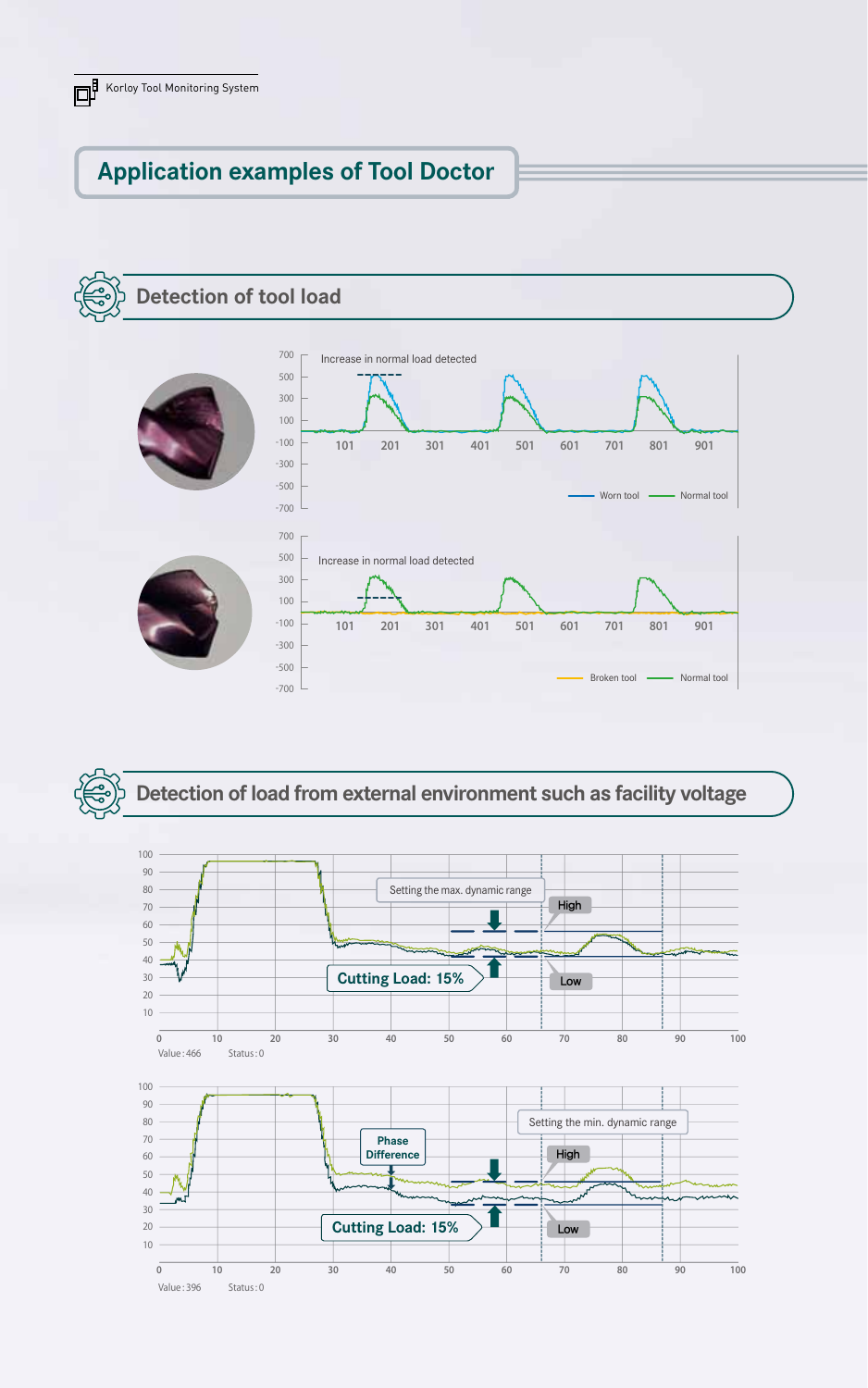